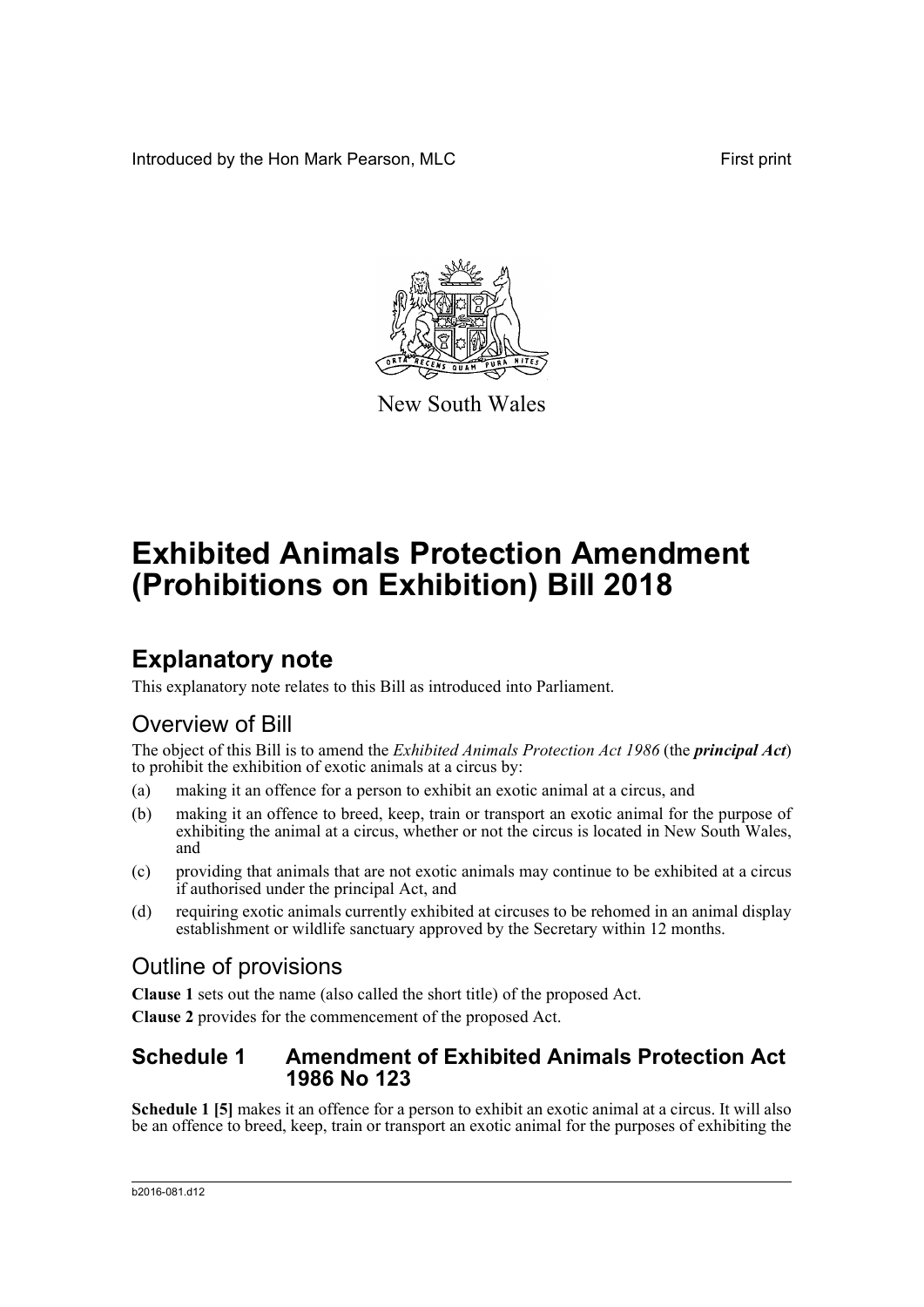exotic animal at a circus, whether or not the circus is located in New South Wales. The proposed offences have a maximum penalty of \$2,200 or imprisonment for 6 months, or both. **Schedule 1 [4]** makes it clear that permits may not be issued under the principal Act authorising a person to exhibit or supervise the exhibition of an exotic animal at a circus. **Schedule 1 [2]** makes a consequential amendment.

**Schedule 1 [3]** provides that it continues to be an offence to exhibit an animal other than an exotic animal at a circus without an approval under the principal Act.

**Schedule 1 [1]** inserts definitions, including *exotic animal*, which means any animal other than a stock animal or a companion animal.

**Schedule 1** [7] requires the owner of an exotic animal that is currently being exhibited at a circus to place the exotic animal at an animal display establishment or wildlife sanctuary approved by the Secretary within 12 months. If such a placement is not reasonably practicable, the owner must keep the exotic animal in accordance with standards currently prescribed under the principal Act.

**Schedule 1 [6]** allows savings and transitional regulations to be made consequent on the enactment of the proposed Act or any other Act that amends the principal Act.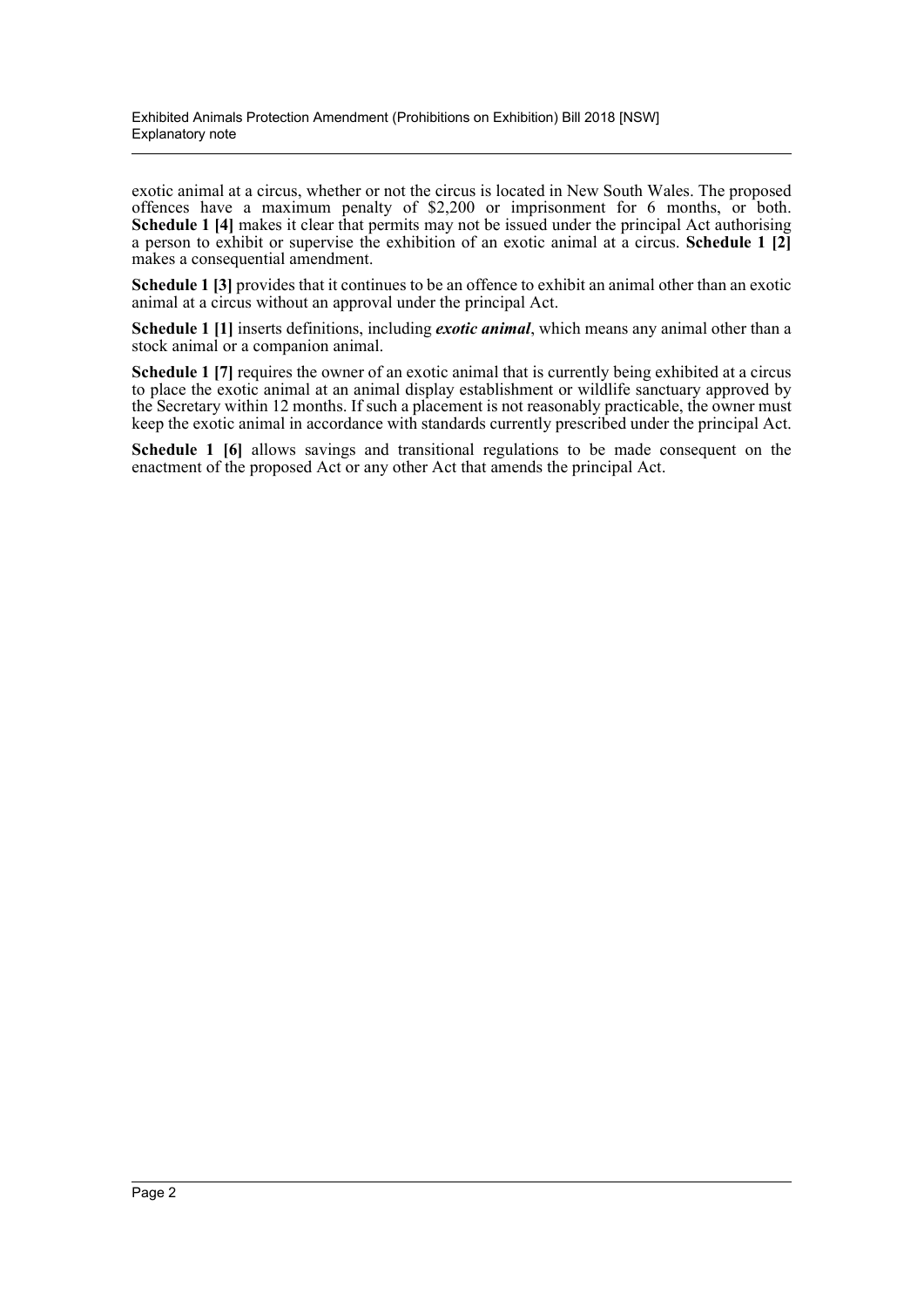Introduced by the Hon Mark Pearson, MLC First print



New South Wales

# **Exhibited Animals Protection Amendment (Prohibitions on Exhibition) Bill 2018**

## **Contents**

|            |   |                                                                  | Page |
|------------|---|------------------------------------------------------------------|------|
|            |   | Name of Act                                                      |      |
|            | 2 | Commencement                                                     |      |
| Schedule 1 |   | <b>Amendment of Exhibited Animals Protection Act 1986 No 123</b> | 2    |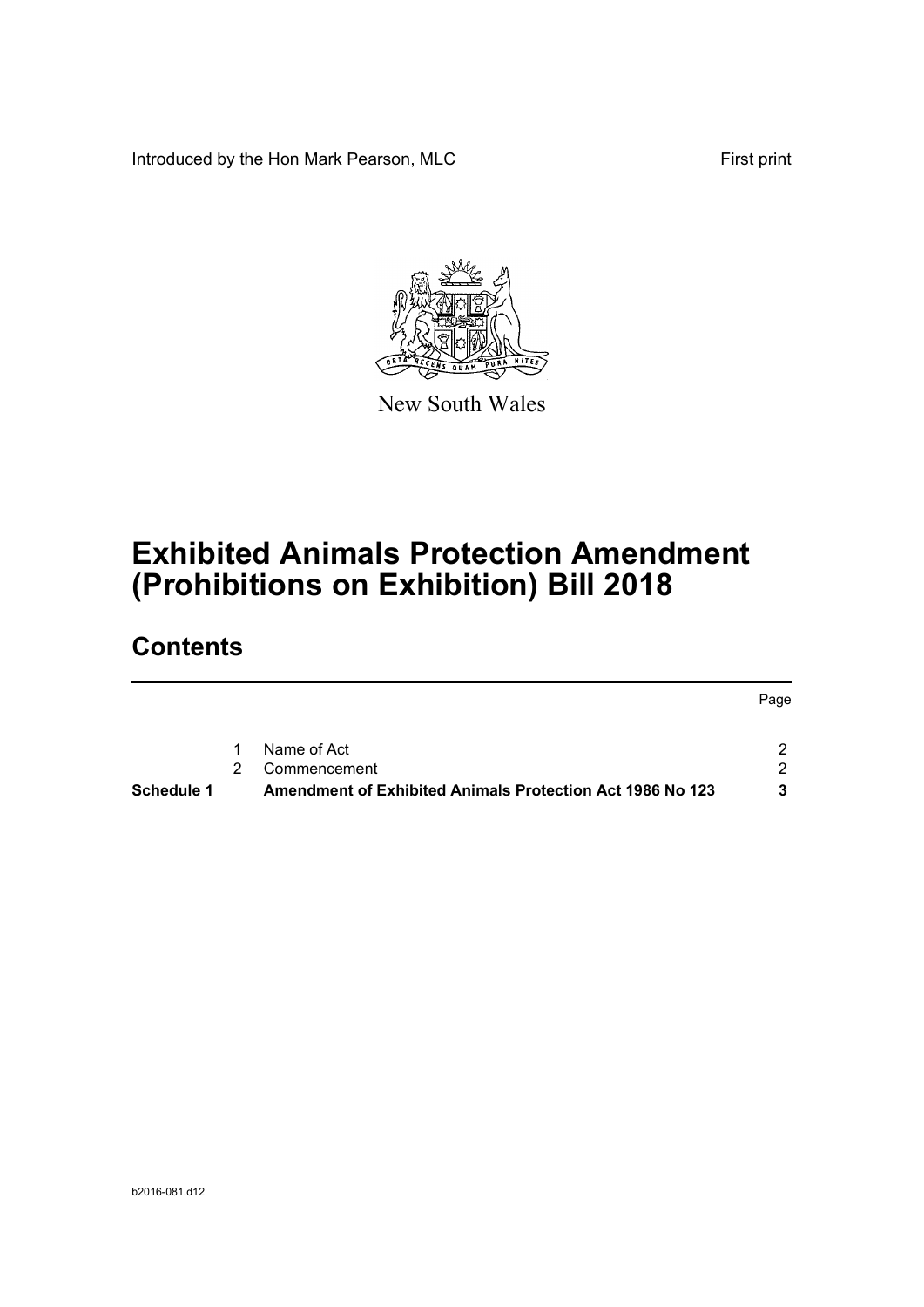

New South Wales

## **Exhibited Animals Protection Amendment (Prohibitions on Exhibition) Bill 2018**

No , 2018

#### **A Bill for**

An Act to amend the *Exhibited Animals Protection Act 1986* to prohibit the exhibition of certain animals in connection with a circus, amusement park, fair or similar place of public entertainment.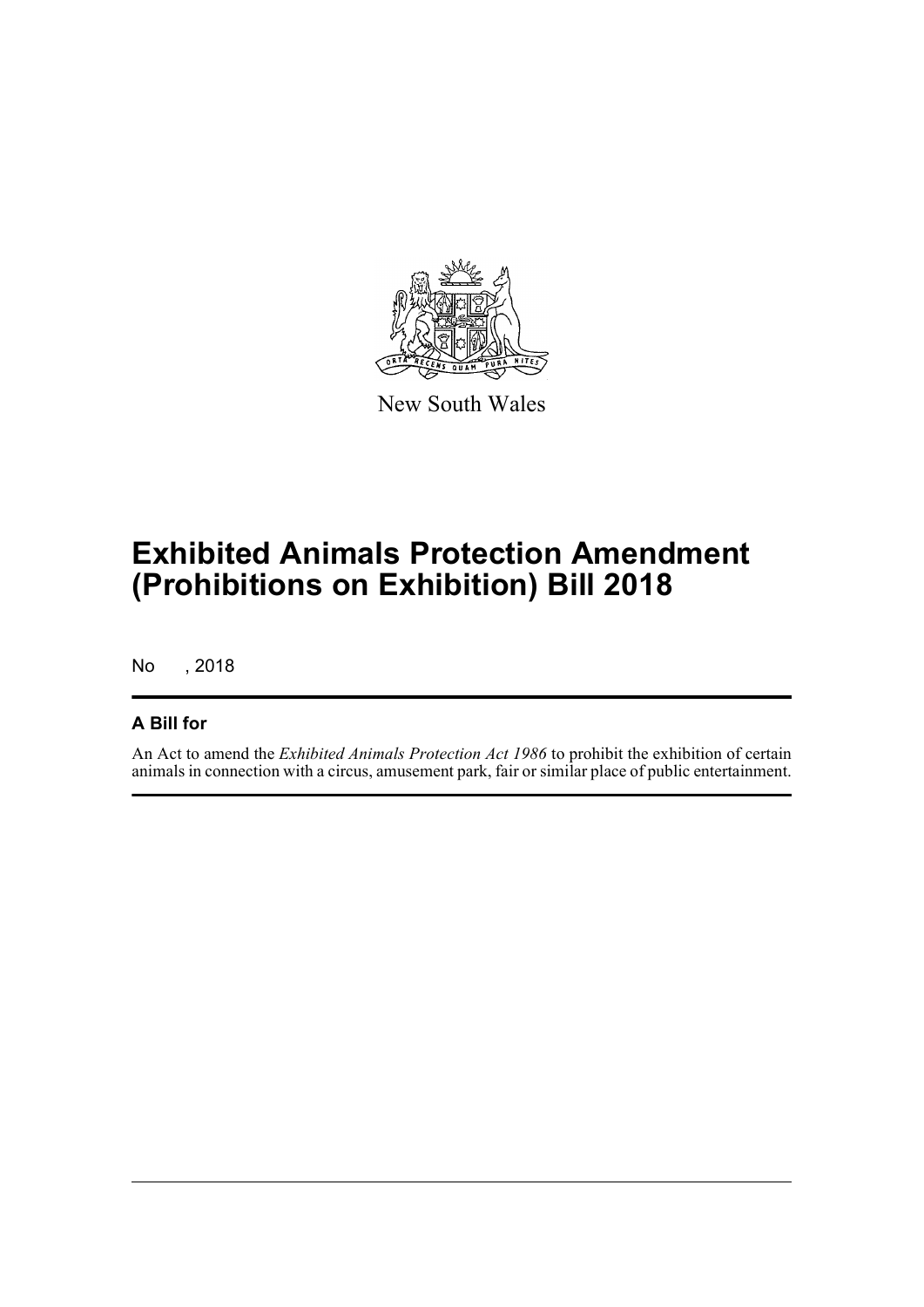Exhibited Animals Protection Amendment (Prohibitions on Exhibition) Bill 2018 [NSW]

#### <span id="page-4-1"></span><span id="page-4-0"></span>**The Legislature of New South Wales enacts:** 1 **1 Name of Act** 2 This Act is the *Exhibited Animals Protection Amendment (Prohibitions on* 3 *Exhibition) Act 2018*. 4 **2 Commencement** 5 (1) This Act commences on the date of assent to this Act, except as provided by 6 subsection  $(2)$ . (2) Schedule 1 [2]–[4] and [5] (but only to the extent that it inserts section 31A) 8 commence on the first anniversary of the date of assent to this Act. 9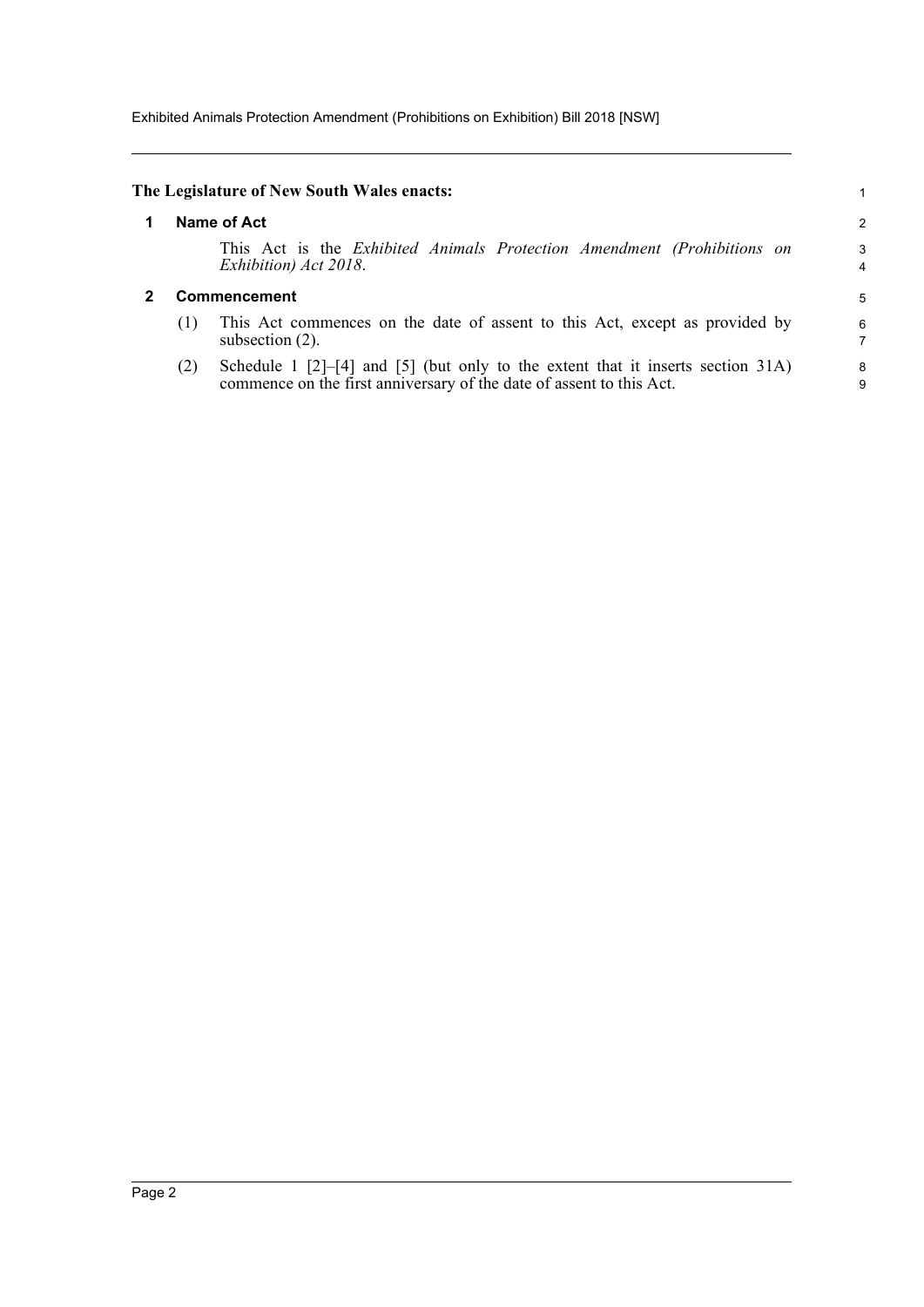<span id="page-5-0"></span>

|     | Schedule 1 |                                | <b>Amendment of Exhibited Animals Protection Act</b><br>1986 No 123                                                                                                                                                                                                                                                                                  | 1<br>$\overline{\mathbf{c}}$ |
|-----|------------|--------------------------------|------------------------------------------------------------------------------------------------------------------------------------------------------------------------------------------------------------------------------------------------------------------------------------------------------------------------------------------------------|------------------------------|
| [1] |            |                                | <b>Section 5 Definitions</b>                                                                                                                                                                                                                                                                                                                         | 3                            |
|     |            |                                | Insert in alphabetical order in section $5(1)$ :                                                                                                                                                                                                                                                                                                     | 4                            |
|     |            |                                | circus means any premises occupied by temporary or moveable structures<br>used for the purposes of a circus, fair, fun-fair, amusement park or similar<br>place of public entertainment.                                                                                                                                                             | 5<br>6<br>$\overline{7}$     |
|     |            |                                | exotic animal means any animal other than:                                                                                                                                                                                                                                                                                                           | 8                            |
|     |            |                                | a stock animal within the meaning of the Prevention of Cruelty to<br>(a)<br>Animals Act 1979, or                                                                                                                                                                                                                                                     | 9<br>10                      |
|     |            |                                | a companion animal within the meaning of the Companion Animals Act<br>(b)<br>1998.                                                                                                                                                                                                                                                                   | 11<br>12                     |
| [2] |            |                                | Section 22 Persons to be authorised to exhibit animals                                                                                                                                                                                                                                                                                               | 13                           |
|     |            | section $22(2)$ .              | Omit "on premises occupied by temporary or movable structures used for the purposes of<br>a circus, fair, fun-fair, amusement park or similar place of public entertainment, or" from                                                                                                                                                                | 14<br>15<br>16               |
| [3] |            | <b>Section 22 (3)</b>          |                                                                                                                                                                                                                                                                                                                                                      | 17                           |
|     |            | Insert after section $22(2)$ : |                                                                                                                                                                                                                                                                                                                                                      |                              |
|     |            | (3)                            | A person in charge of an animal of any species (other than an exotic animal)<br>must not exhibit the animal at a circus unless the person is the holder, or is<br>supervised by the holder, of an approval authorising the holder to exhibit<br>animals of that species.<br>Maximum penalty: 20 penalty units or imprisonment for 6 months, or both. | 19<br>20<br>21<br>22<br>23   |
|     |            |                                | Note. Section 31A prohibits the exhibition of exotic animals at a circus.                                                                                                                                                                                                                                                                            | 24                           |
| [4] |            |                                | <b>Section 25 Issue of permits</b>                                                                                                                                                                                                                                                                                                                   | 25                           |
|     |            |                                | Insert after section $25(3)$ :                                                                                                                                                                                                                                                                                                                       | 26                           |
|     |            | (4)                            | A permit may not be issued that authorises the holder to exhibit, or supervise<br>the exhibition of, an exotic animal at a circus.                                                                                                                                                                                                                   | 27<br>28                     |
| [5] |            |                                | Sections 31A and 31B                                                                                                                                                                                                                                                                                                                                 | 29                           |
|     |            |                                | Insert after section 31:                                                                                                                                                                                                                                                                                                                             | 30                           |
|     | 31A        |                                | Exotic animals must not be exhibited at circuses                                                                                                                                                                                                                                                                                                     | 31                           |
|     |            | (1)                            | A person must not exhibit an exotic animal at a circus.                                                                                                                                                                                                                                                                                              | 32                           |
|     |            | (2)                            | A person must not keep, train or transport an exotic animal for the purpose of<br>exhibiting the exotic animal at a circus, whether or not the circus is located in<br>New South Wales.                                                                                                                                                              | 33<br>34<br>35               |
|     |            |                                | Maximum penalty: 20 penalty units or imprisonment for 6 months, or both.                                                                                                                                                                                                                                                                             | 36                           |